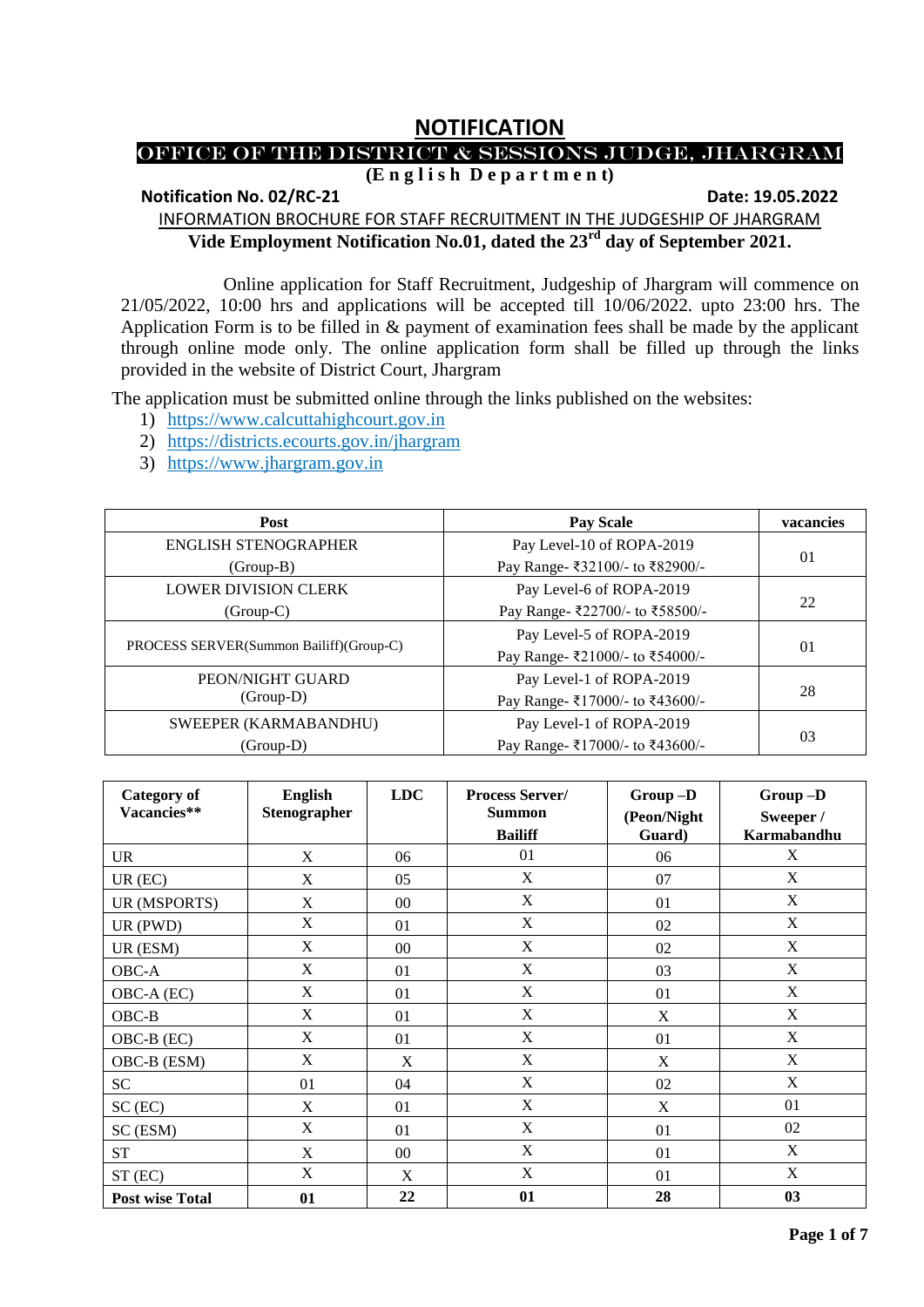#### \*\* Abbreviations: **UR- Unreserved/ EC- Exempted Category/ MSPORTS- Meritorious Sportspersons/ OBC-Other Backward Classes/ SC- Scheduled Caste/ ST-Scheduled Tribe/ PWD- Persons With Disabilities/ ESM- Ex-Serviceman**

#### **1. Eligibility (age):**

Not less than 18 years and not more than 39 years as on 01.07.2021 for the Post of English Stenographer and not more than 40 years as on 01.07.2021 for all other categories of posts as per Notification no. 875-F(P) dated 13.02.2017 of the Department of Finance(Audit), Government of West Bengal.

Relaxation of age limit for five years in case of candidates belonging to SC & ST Category and three years in case of OBC (A)  $\&$  OBC (B) category is permissible.

The upper age limit in case of Person with Disability is 45 years.

Relaxation of age limit in case of Ex-Serviceman category is as per existing Government Rules.

There shall be no upper age limit for persons holding permanent posts of English Stenographer under the Government applying for the post of Stenographer Grade-III

#### **2. Essential Qualification:**

- *English Stenographer:* Candidates applying for the post of English Stenographer Grade-III must have passed Madhyamik or equivalent examination from any recognised Board and must possess a Certificate in Computer Training & Shorthand from recognised institution and satisfactory skill in computer operation with a minimum speed  $\& 80$  w.p.m. in Shorthand and Typing Speed  $\overrightarrow{\omega}$  30 w.p.m. is required.
- *Lower Division Clerk:* Candidates applying for the post of Lower Division Clerk must have passed Madhyamik or equivalent examination from any recognised Board and must possess a Certificate in Computer Training from recognised institution and satisfactory skill in computer operation and typing.
- *Process Server (Summon Bailiff):* Candidates applying for the post of Process Server (Summon Bailiff) must have passed Class-VIII or equivalent examination from any recognised Board. Basic knowledge in computer operation is desirable.
- *Group-D (Peon / Night guard) :*Candidates applying for the post of Group-D must have passed Class-VIII from any recognised School or from any recognised Board. Basic knowledge in computer operation is desirable.
- *Group-D (Sweeper / Karmabondhu):* Candidates applying for the post of Sweeper (Group-D) must have the ability to read & write in Bengali.

#### **3. Mode of Examination: (a) For the post of English Stenographer Grade-III: -**

**Paper-I: General English (100 marks):** Syllabus: Spelling, Correct use of words, Correctness of sentence formation, Use of common phrases, Synonyms and Antonyms, Punctuation, etc. There will be 100 Multiple Choice Questions each carrying 01 mark. For each wrong answer 01 mark shall be deducted. Duration of the test will be one hour thirty minutes.

**Paper-II: Dictation & Transcription (200 marks):** Dictation lasting for 06 (six) minutes followed by transcription of notes in candidates own handwriting for forty five minutes. Transcription Sheets will be supplied by the Committee. However, Shorthand Notebook, Pen, Pencil shall have to be brought by the Candidates at the time of Examination. Used shorthand Note-sheets need to be attached with the transcription sheet(s) before leaving the examination hall.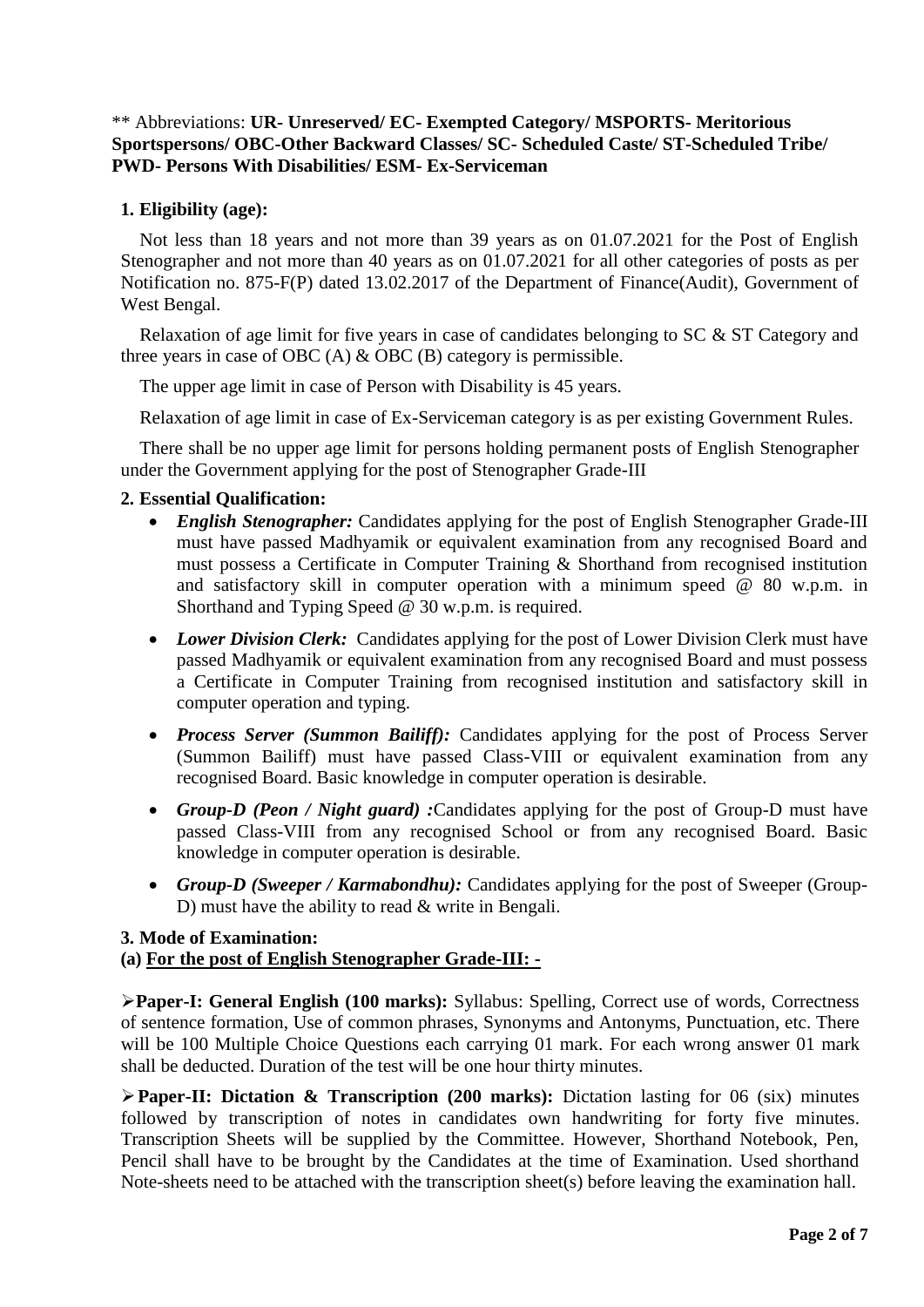#### **The date of written examination will be notified later by the Staff Recruitment Committee, Jhargram Judgeship.**

Only the successful candidates of Paper - I examination shall be called for Paper -II and Paper-III Examination.

The Paper-II and Paper -III examinations will be held on the same date.

 **Paper-III: Typing in Computer (100 marks):** The candidates are required to type from an English Text (to be supplied by the Authority) accurately in a Computer at a speed which is not less than 30 w.p.m. This test will last for 10 (ten) minutes. The Candidates will get 02 (two) minutes time for practice with the Computer, prior to the commencement of the test.

 **Personality Test:** On the basis of the result of the Paper-II and Paper-III, the successful candidates will be called for Personality Test, which will be of 30 marks. On the basis of the result of Paper-II, Paper-III, and Personality Test, the final panel will be prepared.

### **(b) Lower Division Clerk :**

- **Paper-I:-** The candidates shall have to appear in a Written Examination of 100 marks comprising of 100 Multiple Choice Questions each carrying 01 mark on Simple Arithmetic, English, General Intelligence, General Knowledge and Current Affairs (Each subject carrying 20 marks). For each wrong answer 01 mark shall be deducted. The duration of the Examination will be one hour thirty minutes.
- **Paper-II:-** Paper-II shall consist of conventional type questions on (a) Group-A-English and (b) Group-B-Bengali carrying 40 marks each for Group-A and Group-B. The duration of Paper-II examination shall be one hour thirty minutes. The syllabus will be fixed by the Staff Recruitment Committee, Jhargram Judgeship.
- **Paper-I** & **Paper-II** examination will be conducted on different dates. Only the successful candidates of Paper - I examination shall be called for Paper -II examination. The date of written examination will be notified later by the Staff Recruitment Committee, Jhargram Judgeship
- $\triangleright$  On the basis of the result of the Written Examination (Paper-II), successful candidates will be called for Personality Test and computer typing test which will be of 30 marks. On the basis of the total marks obtained in the Written Examination (Paper-II) and Personality Test, the final panel will be prepared. The standard of examination shall be similar to that of Madhyamik or  $10^{th}$  level.
- **(c) Process-Server (Summon Bailiff): -** The candidates shall have to appear in a Written Examination of 100 marks comprising of 100 Multiple Choice Questions each carrying 01 mark on Simple Arithmetic, English, Bengali, General Knowledge, Current Affairs (Each subject carrying 20 marks). For each wrong answer 01 mark shall be deducted. The duration of the Examination will be one hour thirty minutes.
- $\triangleright$  On the basis of the result of the Written Examination, the successful candidates will be called for Personality Test, and test of basic computer knowledge which will be of 30 marks. On the basis of the total marks obtained in the Written Examination and Personality Test, the final panel will be prepared. The standard of examination shall be similar to that of Class-VIII.

**(d) Group-D: -** The candidates shall have to appear in a Written Examination of 100 marks comprising 100 Multiple Choice Questions each carrying 01 mark on Simple Arithmetic, English, Bengali, General Knowledge and Current Affairs. For each wrong answer 01 mark shall be deducted. The duration of the Examination will be of one hour thirty minutes. On the basis of the result of the written examination, successful candidates will be called for personality Test and test of basic computer knowledge which will be of 30 marks. On the basis of the total marks obtained in the Written Examination and Personality Test, the final panel will be prepared. The standard of examination shall be similar to that of Class-VIII.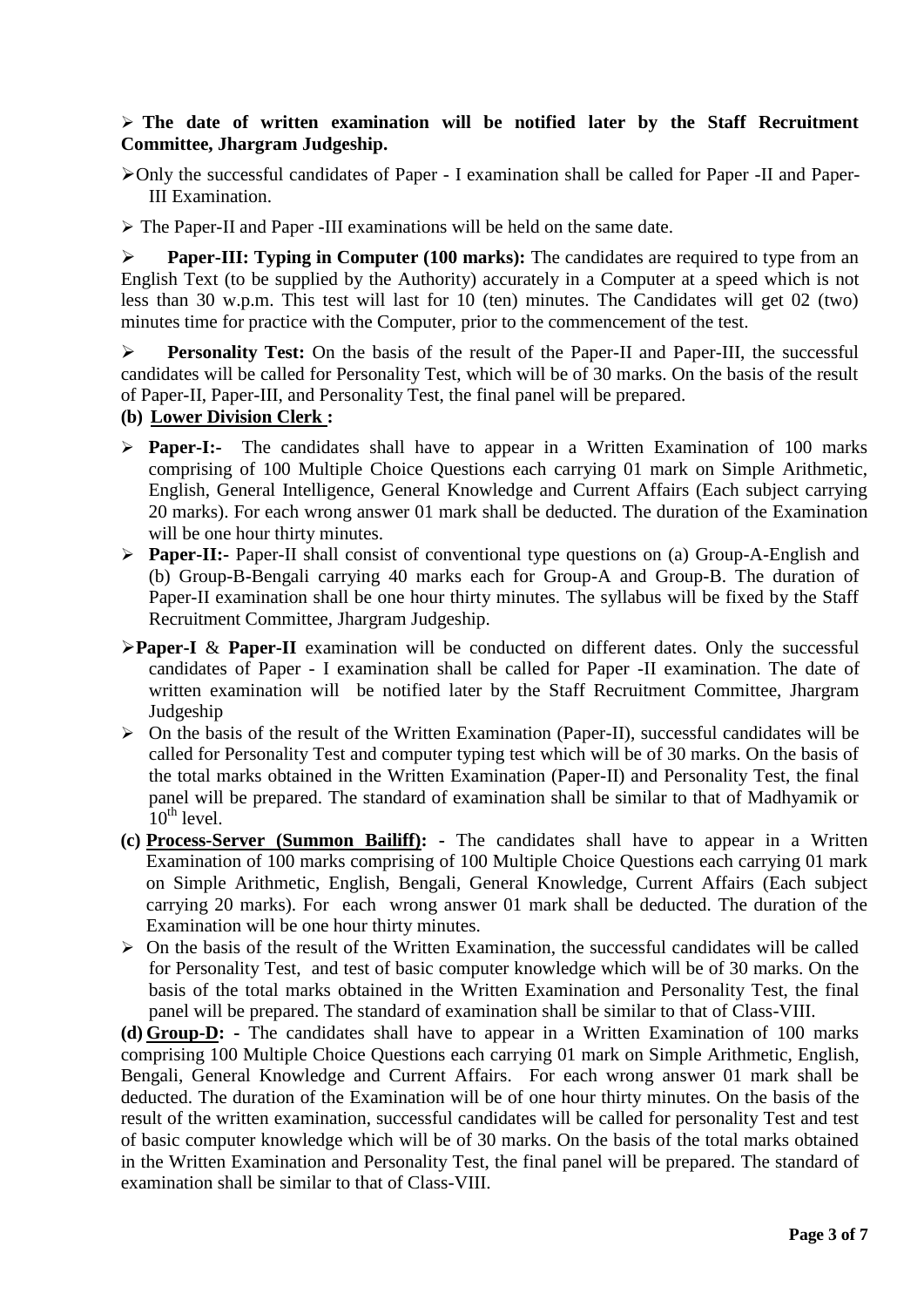**(e) Sweeper (Karma Bandhu)** : On the basis of Interview which will be of 30 marks.

#### **General Information for Candidates:-**

**1.** The Recruitment Committee shall have the discretion to fix qualifying marks in all of the different categories of posts mentioned above, and to relax such marks in respect of candidates belonging to Scheduled Caste, Scheduled Tribe, OBC (A) & OBC (B), E.C., if deemed necessary.

**2.** In case of non-availability of a suitable Exempted Category Candidate belonging to SC, ST, OBC-A and OBC-B for any of such reserved point according to 100-Point Roster, the said vacancy shall be filled up by a Non-Exempted Category candidate belonging to SC, ST, OBC-A and OBC-B, as the case may be in accordance with relevant Rules. Caste Certificates have to be uploaded at the time of the application.

**3.** The benefits of reservation of vacancies and age concession for SC, ST & OBC(A), OBC(B) candidates are admissible only to SC, ST & OBC(A), OBC(B) candidates of West Bengal only. SC/ST/OBC(A), OBC(B) candidates belonging to States other than West Bengal will be treated as General Candidate. Such benefits are also admissible to all candidates with disabilities of 40% and above**.**

**4.** No candidate will be eligible to claim benefit for being a member of SC, ST and OBC(A), OBC(B), or a person with Disability, or a Meritorious Sportsperson, or Exempted Category (E.C.) if relevant documents are not submitted at the time of application. Requisite Certificates issued by the Competent Authority as mentioned in relevant Notifications should be dated on or before the submission of the application.

**5. Particulars and Certificates required** : A candidate claiming to be SC, ST, OBC(A), OBC(B), Person with Disability, Exempted Category or Meritorious Sportsperson must have a certificate in support of the claim of the candidates from a Competent Authority as specified below:-

 **For SC, ST & OBC (A), OBC (B)** candidates *vide* Notification No. 532−TW/EC/MR−177/96 dated 14.10.1996 of the Scheduled Castes & Tribes Welfare Department, Government of West Bengal] and the West Bengal Scheduled Castes & Scheduled Tribes (Identification) Act, 1994 [*vide* Notification No. 1352−L dated 03.08.1994 of the Law Department (Legislative), Government of West Bengal].

(i) In the District, the Sub-Divisional Officer of the Sub-Division concerned, and

(ii) In Kolkata, the District Magistrate, South 24 Parganas or such Additional District Magistrate, South 24 Parganas, as may be authorized by the District Magistrate, South 24 Parganas, on his behalf.

- **For Physically Handicapped candidates / Persons with Disabilities** [vide West Bengal Persons with Disabilities (Equal Opportunities, Protection of Rights and Full Participation) Rules, 1999.]:- A Medical Board constituted at Government Medical College Hospitals, District Hospitals and Sub- Divisional Hospitals. The disabled Persons should have physical disability of 40% and above.
- **For Exempted Category :-** Certificate issued by the Competent Authority, in terms of Government of West Bengal, Labour Department, Notification No.301-EMP-/1M-10/2000 dated  $21<sup>st</sup>$  August, 2002.
- **For Ex-Serviceman Category :-** Candidates belonging to Ex-Serviceman category need to furnish Discharge Certificate in original from their earlier Appointing Authorities at the time of physical document verification.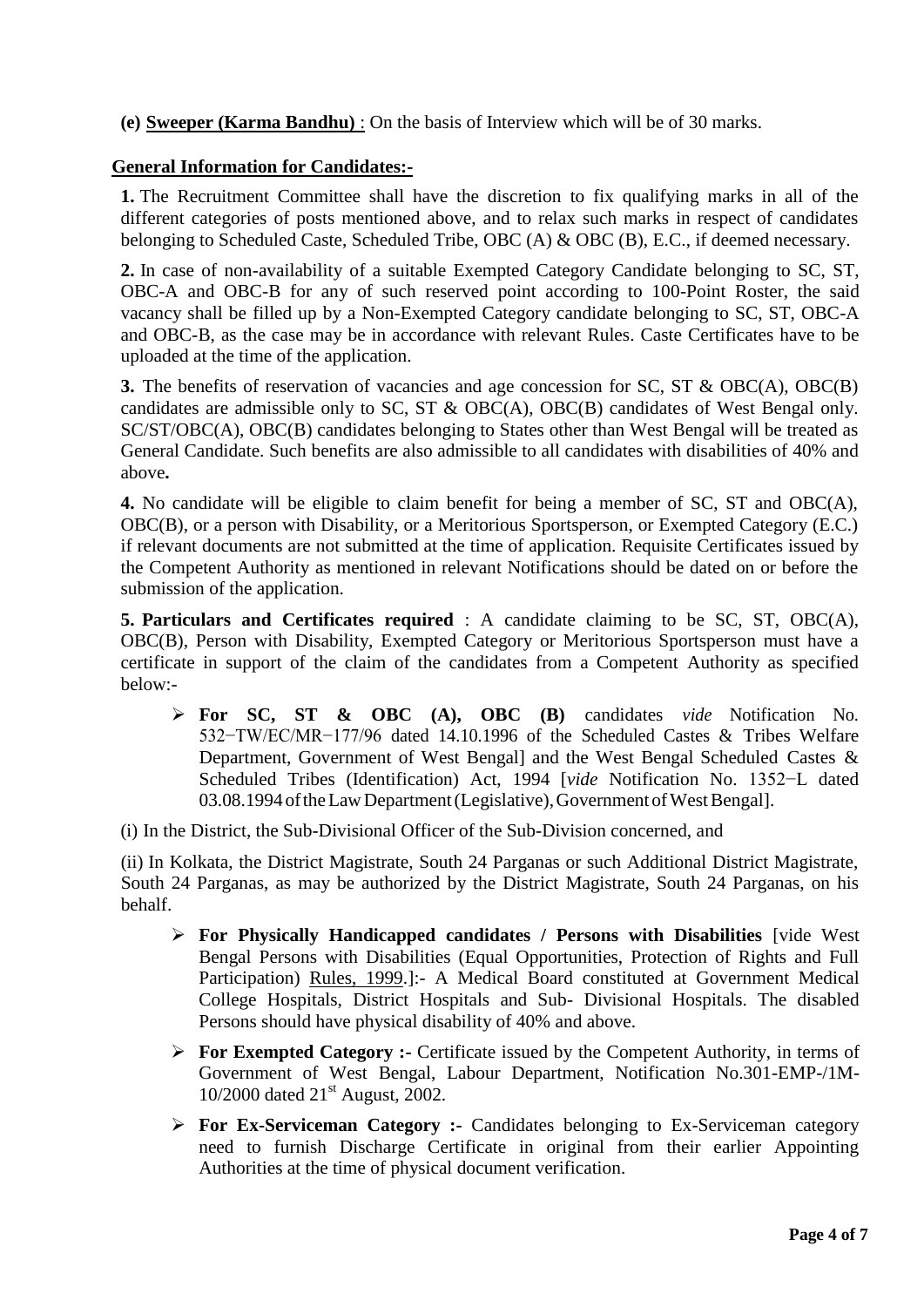**For Meritorious Sportsperson** :- As per Notification No. 49−EMP/1M−25/98 dated 01.03.2011 of the Labour Department, Government of West Bengal, candidates applying under Meritorious Sportspersons (MSP) category must furnish requisite Certificate(s) issuedbytheCompetentAuthorityasunder :

| <b>AREA</b>                                                   | <b>COMPETENT AUTHORITY</b>                                                                                                                                                                                                   |  |  |
|---------------------------------------------------------------|------------------------------------------------------------------------------------------------------------------------------------------------------------------------------------------------------------------------------|--|--|
| <b>International Competition</b>                              | Secretary of the National Federation / National Association<br>of the Sports concerned (Form No.1 as annexed to the said<br>Notification No. 49-EMP / 1M-25/98 dated 01.03.2011).                                            |  |  |
| <b>National Competition</b>                                   | Secretary of the State Association of the Sports concerned<br>(Form No.2 as annexed to the said Notification No. 49–EMP)<br>$/1M-25/98$ dated 01.03.2011).                                                                   |  |  |
| <b>Inter-University Tournament</b>                            | Dean/Director of Sports or other officer in overall charge of<br>Sports of the University concerned (Form No.3 as annexed to<br>the said Notification No. $49 - EMP/1M - 25/98$ dated<br>$01.03.2011$ .                      |  |  |
| <b>National Sports / Games for</b><br><b>School Education</b> | Director or Deputy Director in overall charge of<br>Sports/Games for schools in the Directorate of School<br>Education, West Bengal (Form No.4 as annexed to the said<br>Notification No. 49–EMP/1M–25/98 dated 01.03.2011). |  |  |

**6. Candidates already in service under Government / Public Sector Undertakings, and**  within the prescribed age limit, must submit their application through proper Channel with "No Objection" Certificate of the concerned Authority.

### **7. Application Fee:-**

Application Fees for different posts and categories of candidates are stated in the following chart:

| SI.<br>No.       | Name of post                                     | UR/OBC-A/OBC-B and<br><b>Others</b> | SC/ST/<br><b>PWD</b> |
|------------------|--------------------------------------------------|-------------------------------------|----------------------|
|                  | <b>English Stenographer (Grade-</b><br>LLI)      | $Rs.800/-$                          | $Rs.600/-$           |
| $\boldsymbol{2}$ | <b>Lower Division Clerk / LDC</b>                | $Rs.700/-$                          | $Rs.500/-$           |
| 3                | <b>Process Server / Summon</b><br><b>Bailiff</b> | $Rs.700/-$                          | $Rs.500/-$           |
| $\boldsymbol{4}$ | Group-D (Peon, Night Guard,<br>Sweeper)          | $Rs.600/-$                          | $Rs.400/-$           |

## **GENERAL INSTRUCTIONS:**

**1. Mode of Application & Mode of payment of Application Fees:-** Applications for the aforementioned Examinations will be received in **ONLINE MODE** only. **Application Fees are to be paid online using Debit Card or Credit Card or Internet Banking or UPI.** Any other mode of payment will not be accepted under any circumstances. Payment gateway charges and Service Taxes (if any) may be charged and debited additionally. Candidates should retain the "Payment Confirmation Receipt" generated online and keep a printout of the same for future reference. Application fee including the additional charges is **NOT REFUNDABLE** in any case.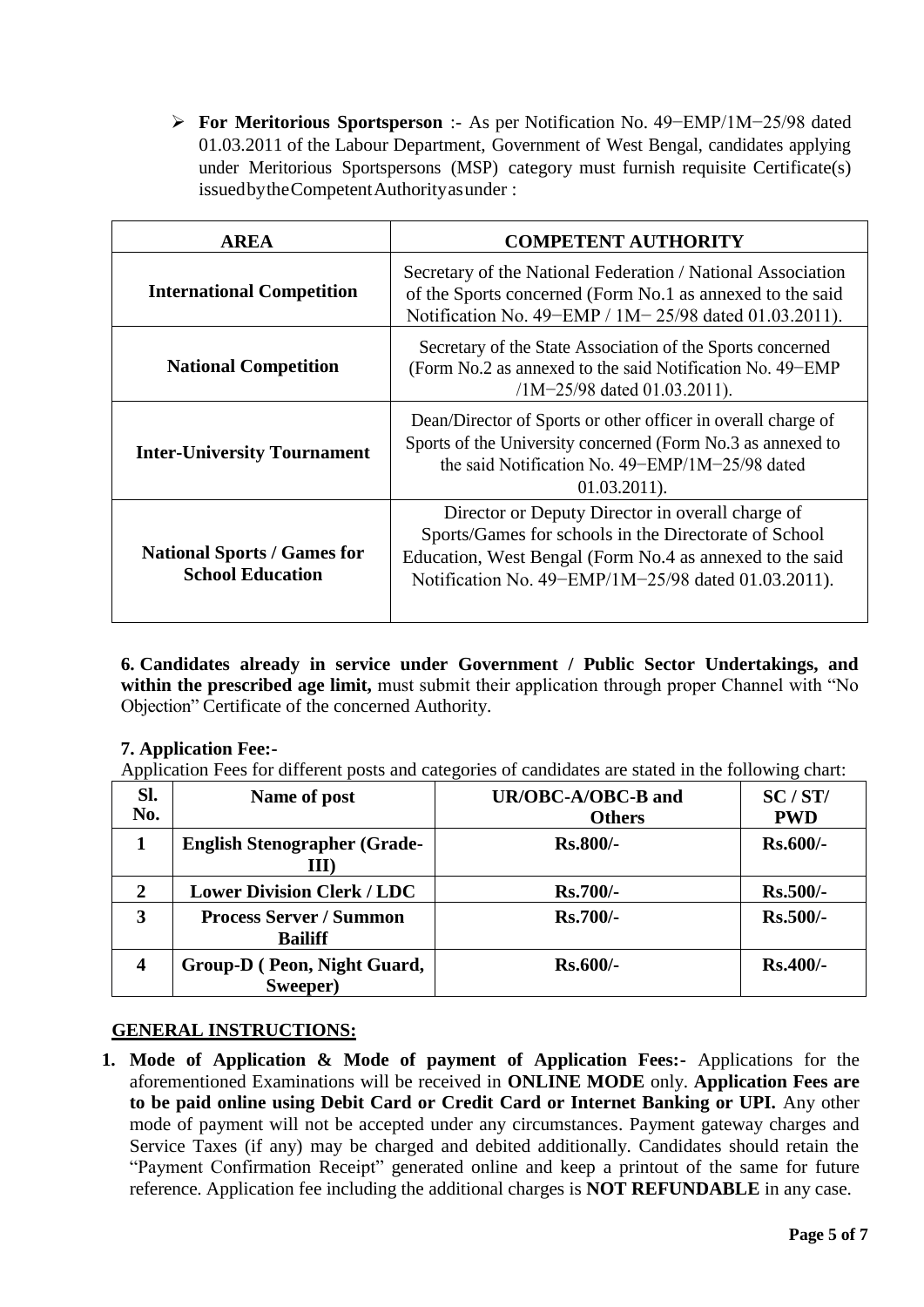The candidature shall also be cancelled if they fail to upload clear, legible and recent passport size coloured photograph with signature in the jpg format, or the relevant documents, namely, certificates containing correct date of birth, educational qualification, exempted category certificate or the certificate for the ex-serviceman or the caste certificate for the concerned candidates or any other documents.

- **2.** Candidate must be an Indian citizen.
- **3.** Candidates are requested to read the advertisement and to apply only after fulfillment of the eligibility criteria.
- **4. A candidate is not allowed to apply for more than 1(one) post**. All applications of such candidates who are found to have applied for more than one post shall be cancelled without citing any reason. No communication and/or request in this regard will be entertained.
- **5.** Non-sponsored candidates or Exempted category and Ex-serviceman category will also have to apply online directly with requisite examination fees as applicable.
- **6. For Proof of Photograph**: Scanned copy of recent front−facing passport−size colour photograph of the candidate (having preferably white background,) is required to be uploaded. The uploaded photograph should not be older than 6 months. The entire face of the candidate must be visible in the image. If the candidate wears glasses, no reflection on the glass should be visible in the image and the eyes must be clearly visible. Photographs containing caps, hats, dark glasses or face coverings will not be acceptable. Candidates must keep at least 10 (ten) identical copies of the uploaded passport−size colour photograph ready for use at different stages of the recruitment process. Failure to follow these instructions shall result in cancellation of the application.
- **7. For Proof of Signature**: Scanned copy of full signature of the candidate on white paper with blue / black ink pen is required to be uploaded. Signature must be that of the candidate and the full name of the candidate must be clearly legible from such signature. The candidate has to ensure that the uploaded signature is clearly visible and identifiable. Failure to follow these instructions shall result in cancellation of the application.
- **8. Admit Card** containing the Venue, Date and Time of Examination and other information will be made available for download minimum one week before the date of Examination. Candidate must download the Admit Card and bring a printout of the same to enter the Examination Venue. Admit Cards containing Venue, Date & time of the examinations/tests, will be published in the website accordingly. Candidates will have to download the Admit Cards from the aforesaid link & follow further instructions which will be published upon issuance of the same.
- **9.** Admission to the test / examination will be deemed provisional, subject to verification and determination of the Candidate's eligibility and suitability in all respect. If at any stage of the process, a candidate is found to be ineligible for the test in terms of this Notice; the candidature of the applicant shall be cancelled without making any reference and without assigning any reason thereof.
- **10.** A candidate furnishing incorrect or false particulars or suppressing material information, will be disqualified, and, if appointed, shall be liable for dismissal from service and and appropriate legal action on that score shall be taken up against that incumbent in accordance with law.
- **11.** Candidate should disclose their highest qualification (academic) at the time of application. No benefit can be claimed by the candidate of the higher qualification if not disclosed at the time of the application.
- **12.** The Ld. District Judge, Jhargram reserves the right to offer appointment to the selected candidate at any place of the Judgeship and not according to the preference / option given by the applicant.